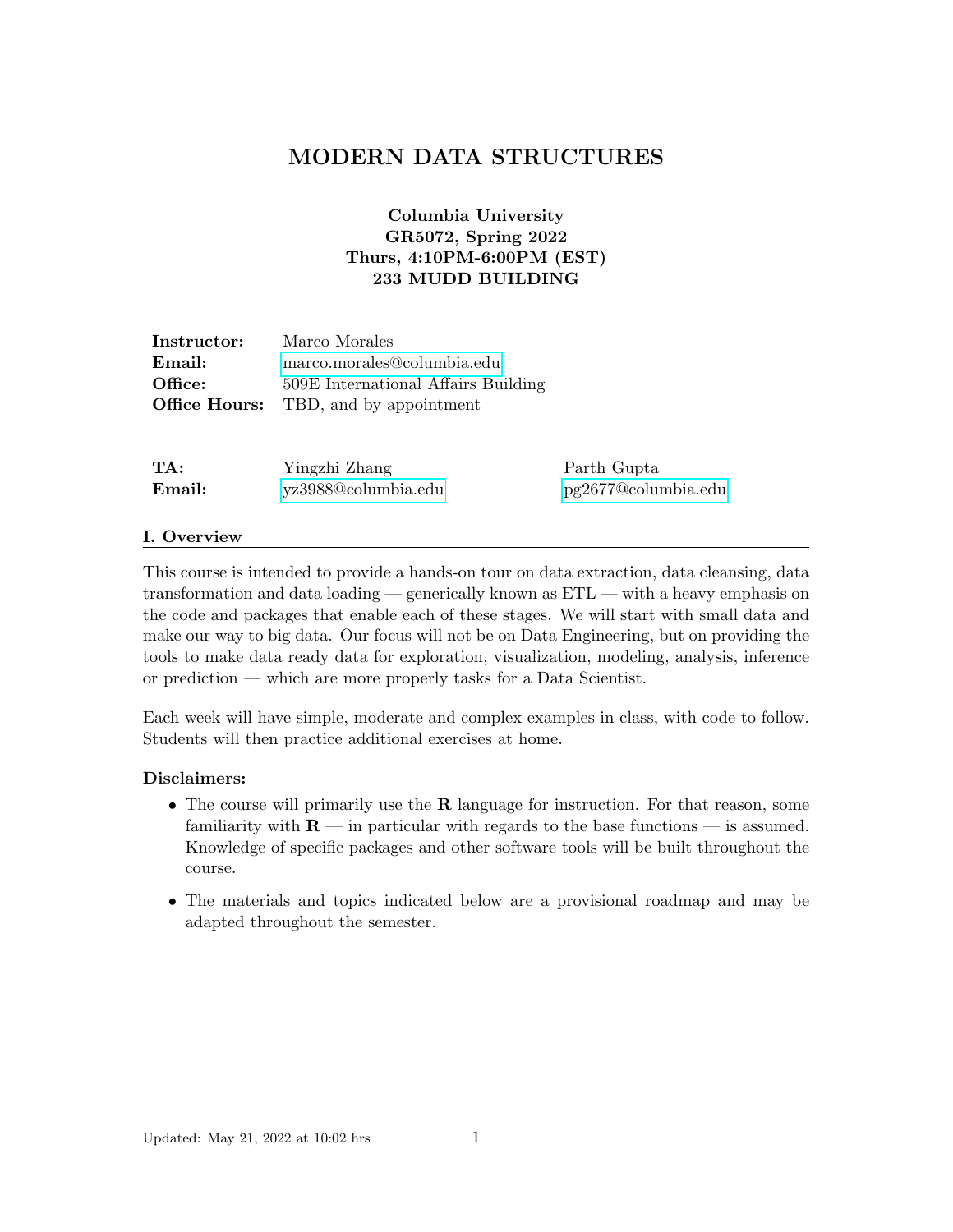# II. Course Resources

- Textbooks: There are no required textbooks for this course, but you will find these to be very useful in addition to the lectures and course readings:
	- Hadley Wickham and Garret Grolemund. R for Data Science. O'Reilly Media, Boston, MA, 2016
	- Hadley Wickham. Advanced R. Chapman & Hall, Boca Raton, Fl, second edition, 2019
	- Hadley Wickham. R Packages: Organize, Test, Document, and Share Your Code. O'Reilly Media, Boston, MA, 2015
	- Colin Gillespie and Robin Lovelace. *Efficient R Programming*. O'Reilly Media, Boston, MA, 2016
	- Bradley C. Boehmke. Data Wrangling with R. Springer, New York, NY, 2016
- Course materials: Curated materails for each week's topic readings, videos, and on-line resources — as well as sample code and slides will be available in the course's GitHub repository. Starter code for in-class exercises and homework will be available in the course's  $\bf GitHub$  classroom. (Please note that these are two (2) separate repositories!)
- Software: The course will rely heavily on **[R](https://www.r-project.org/)**, **[RStudio](https://www.rstudio.com/)**, and [git](https://git-scm.com/). Please install them before our first class.
- Cloud services: a Databricks workspace will be available to train you to leverage data at scale. Sign up for a GitHub accoount if you don't have one already.
- Communications: A Slack workspace for this course will serve as the primary means of written communication before, during and after class, where students can communicate with each other and with instructors. E-mail will be reserved for official communications only.

Instructions to get access to GitHub classroom, Databricks, and Slack will be made available for registered students.

# III. Course Dynamics

Synchronous Participation vs. Asynchronous Participation: This course is designed to have a combination of synchronous and asynchronous participation to enhance your learning experience. It is our strong expectation that you will participate synchronously when required so that you can benefit fully from your peers and the live instruction. That said, it is completely understandable that your circumstances may make that very difficult,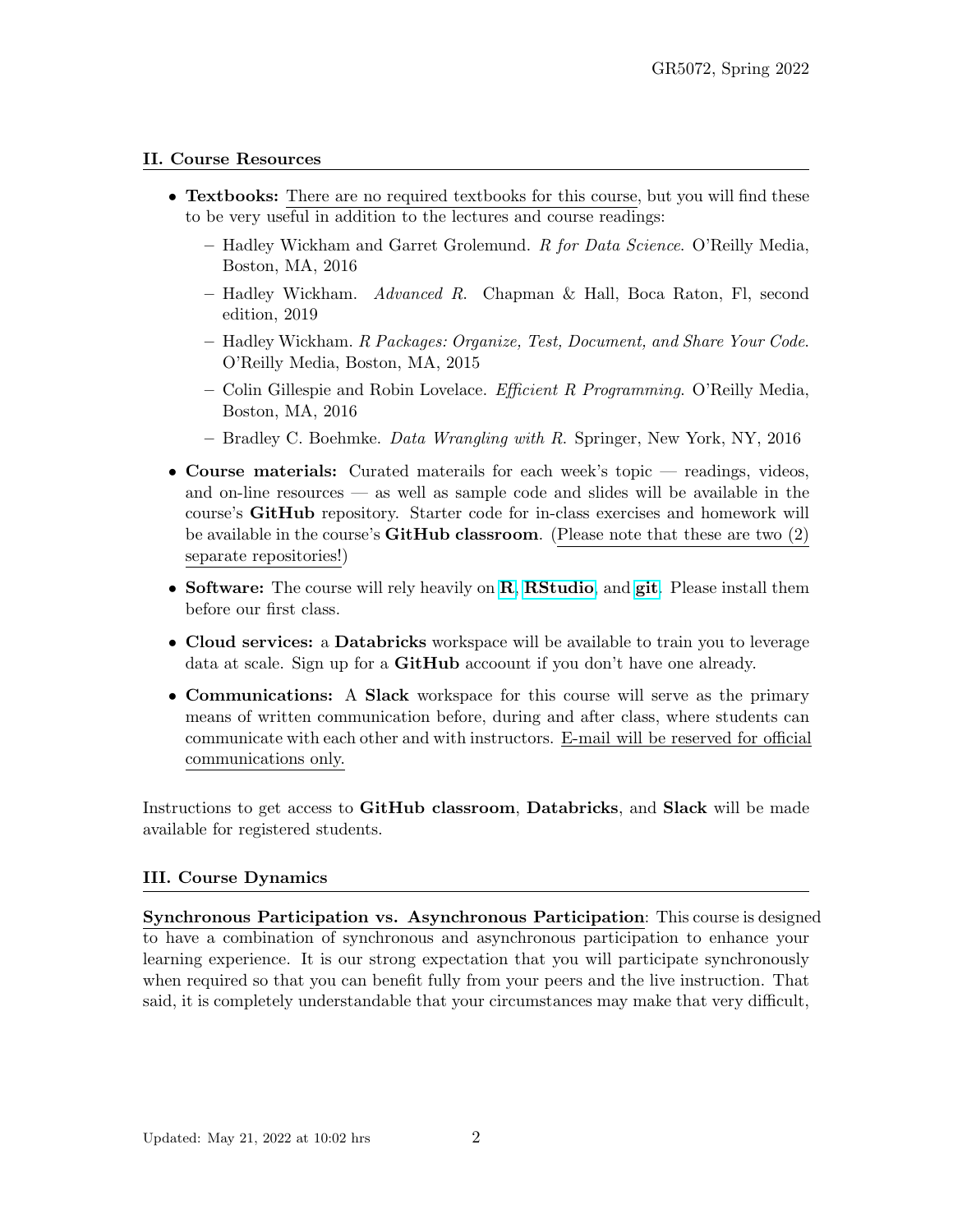at least on some occasions. Please alert us when that is the case. On those occassions, the synchronous portions can be done asynchronously as well. Likewise, assignments and some forms of participation can also be done asynchronously.

Expectation of Regular Participation and Utilization of Course tools: We will be monitoring student participation and completion of assignments using the corresponding tools throughout the semester. We want to make sure that students are consistently engaged, and if that becomes difficult, that students alert us to their situations.

In preparation for each class:, you should have (i) consumed all the curated materials in the course's GitHub repository for the week; (ii) posted any questions you have on Slack and contributed to answer other students' questions; and (iii) submitted homework assignments for that week using GitHub classrom.

During each live class: we will engage in a combination of lecture and live-workshop where we will run through code examples, troubleshoot and answer questions. Starter code for in-class exercises wil be made available through GitHub classroom repos. Each week, students will convert the starter code into **R** Markdown notebooks to add their notes, corrections and annotations. The .md notebook should be push-ed back to the GitHub classroom repo for class participation credit. You will need to **bring a laptop to** class to follow along the coding tutorials and examples.

## IV. Course requirements

The grade for this course will depend on the fulfillment of three main requirements:

(i) Attendance and Class participation (20%): students are required to attend and actively participate in class exercises. Participation grades will depend on pushing .md notebooks back to GitHub classroom after each class, and on helping students answer coding-related questions in Slack.

(ii) Take-home exercises (50%): homework problems will be assigned on a weekly basis with few exceptions.

(iii) Final Exam (30%): the final examination will require students to generate code to perform common ETL operations operations.

Late Submission Policy: All class assignments are expected to be submitted on the due date. Please note that 10% of the maximum grade will be deducted from the score for every day the assignment is submitted late.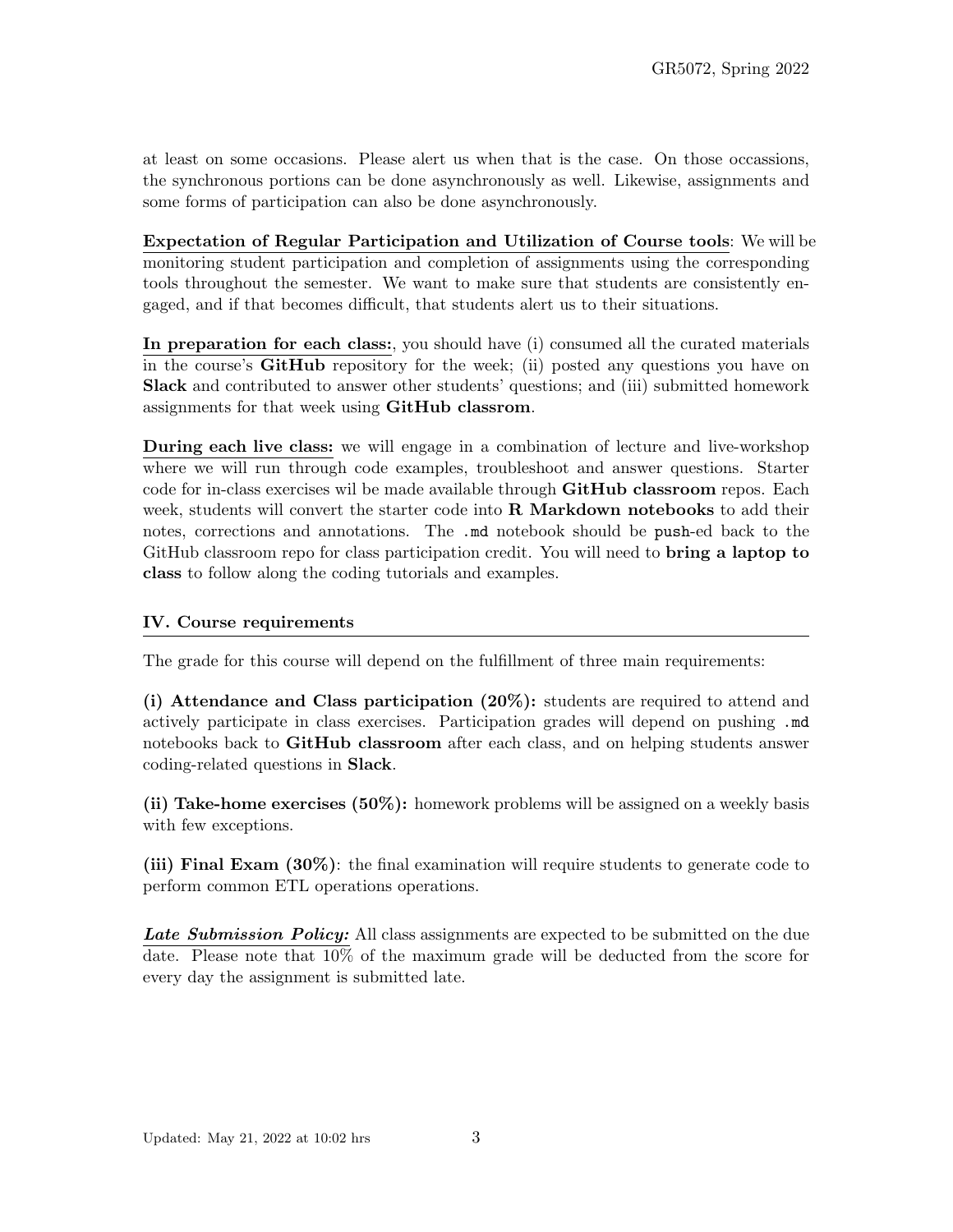### V. Course Outline

- WEEK 1 Introduction to R
- WEEK 2 git, GitHub and R Markdown
- WEEK 3 the tidyverse
- WEEK 4 Functions I: their structure and logic
- WEEK 5 Functions II: nested and complex operations
- WEEK 6 Functions III: write your own package
- WEEK 7 Functions IV: strings and dates
- WEEK 8 ACADEMIC HOLIDAY
- WEEK 9 working with APIs
- WEEK 10 working with JSON & XML, web scraping
- WEEK 11 best practices
- WEEK 12 working with SQL
- WEEK 13 -distributed data processing in the Cloud
- WEEK 14 review session
- WEEK 15 final exam